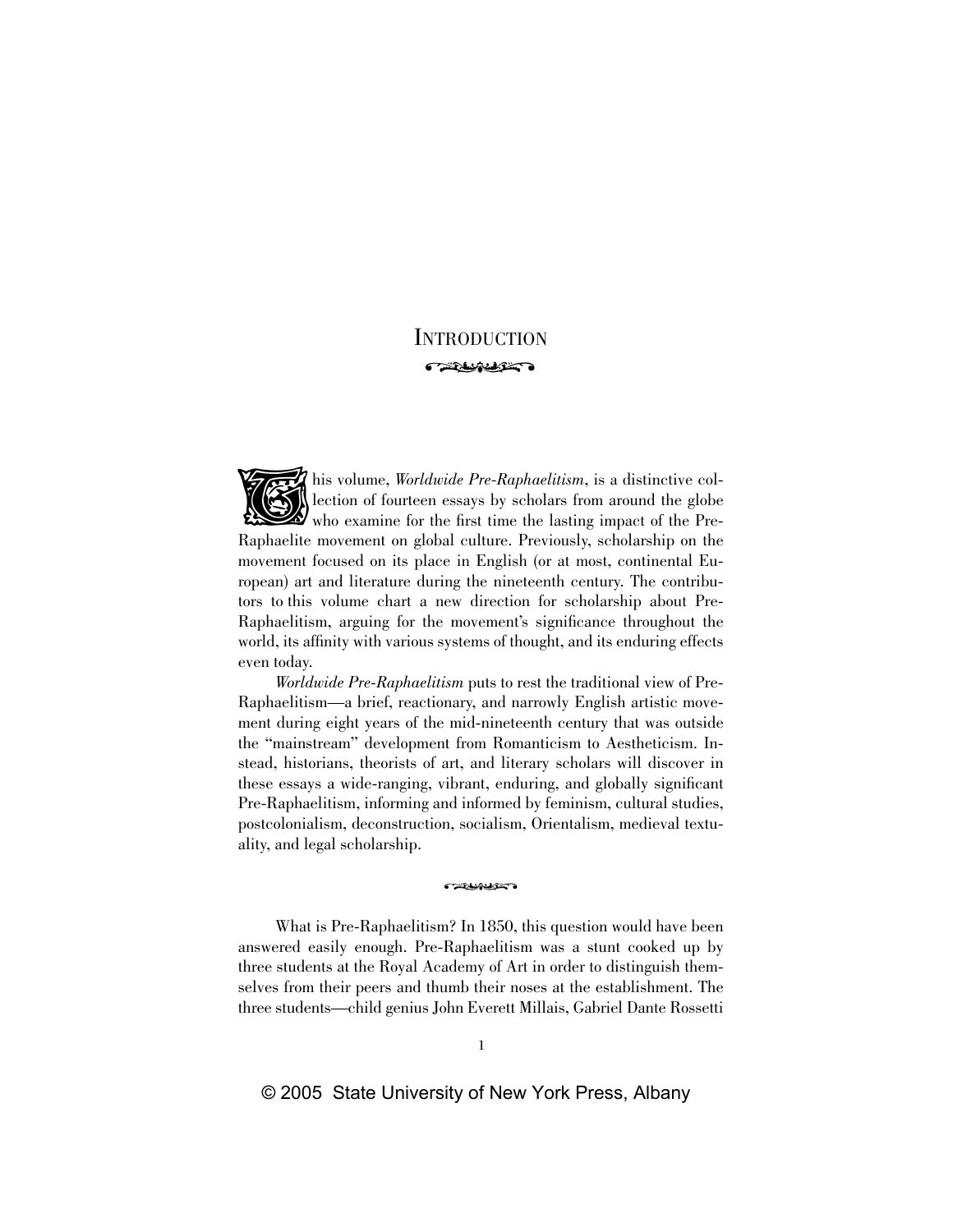(son of Italian expatriates) and the poor but talented William Holman Hunt—formed the Pre-Raphaelite Brotherhood (P. R. B.) in 1848 with four other young men: William Michael Rossetti, James Collinson, Thomas Woolner, and Frederic George Stephens. The members of this new secret society drew up several documents attesting to their aims and ideals, among which were the faithful representation of nature in art; the superiority of Italian and Flemish painting before the era of Raphael; the interdependence of the literary, plastic, and painterly arts; and the need for art to instruct its audience. The early paintings of the Brotherhood adhered to these principles, and although their mannered presentation was likely to catch the attention of the critics, the "movement," such as it was, seemed fated to be little more than a footnote in the progress of the arts.

The critical press in the 1850s also had little difficulty in defining "Pre-Raphaelitism": it was an extension of continental European Romanticism. The Pre-Raphaelites took many of their subjects and painting styles from Romantic literature and painting from England, France, Germany, and Italy. There were in their canvases several characteristics of earlier Romantic and Neoclassical paintings: a "hard" finish crammed with minute detail and characterized by scant differentiation of highlights and shadows, a preference for subjects from European literary texts of the medieval and Renaissance eras, and overtly didactic intent in the compositions. The Pre-Raphaelites were connected easily to the paintings of their predecessor and mentor Ford Madox Brown, as well as to the earlier Nazarene movement of the 1830s, whose religiosity, preference for Italian painting before the 1400s, and moral-subject paintings prefigured the Pre-Raphaelite movement.

In the early decades of the nineteenth century, Brown was beginning his painting education on the continent. In his work, we can see the development of some principles that would be fully expressed by the Pre-Raphaelite Brotherhood. As a young man, Brown studied in Bruges and Ghent under Albert Gregorius, who himself had been a pupil of Jacques-Louis David; Brown's early works fit well with the 1830s revival of neoclassical sentiment in European art. Brown moved to the Antwerp Academy in 1837 to study under Baron Wappers, from whom Brown learned the ages-old "wash and varnish" techniques of the Dutch schools, a technique that produced muddy, hazy paintings. Most important to the story of Pre-Raphaelitism, Brown next traveled to Rome and met the Nazarenes, a group of expatriate German painters led by Peter Cornelius and Friedrich Overbeck, who intended to purify German painting by returning to religious and cultural archaism, the result of which was an adherence to Roman Catholicism and to the painting techniques of quattrocento German and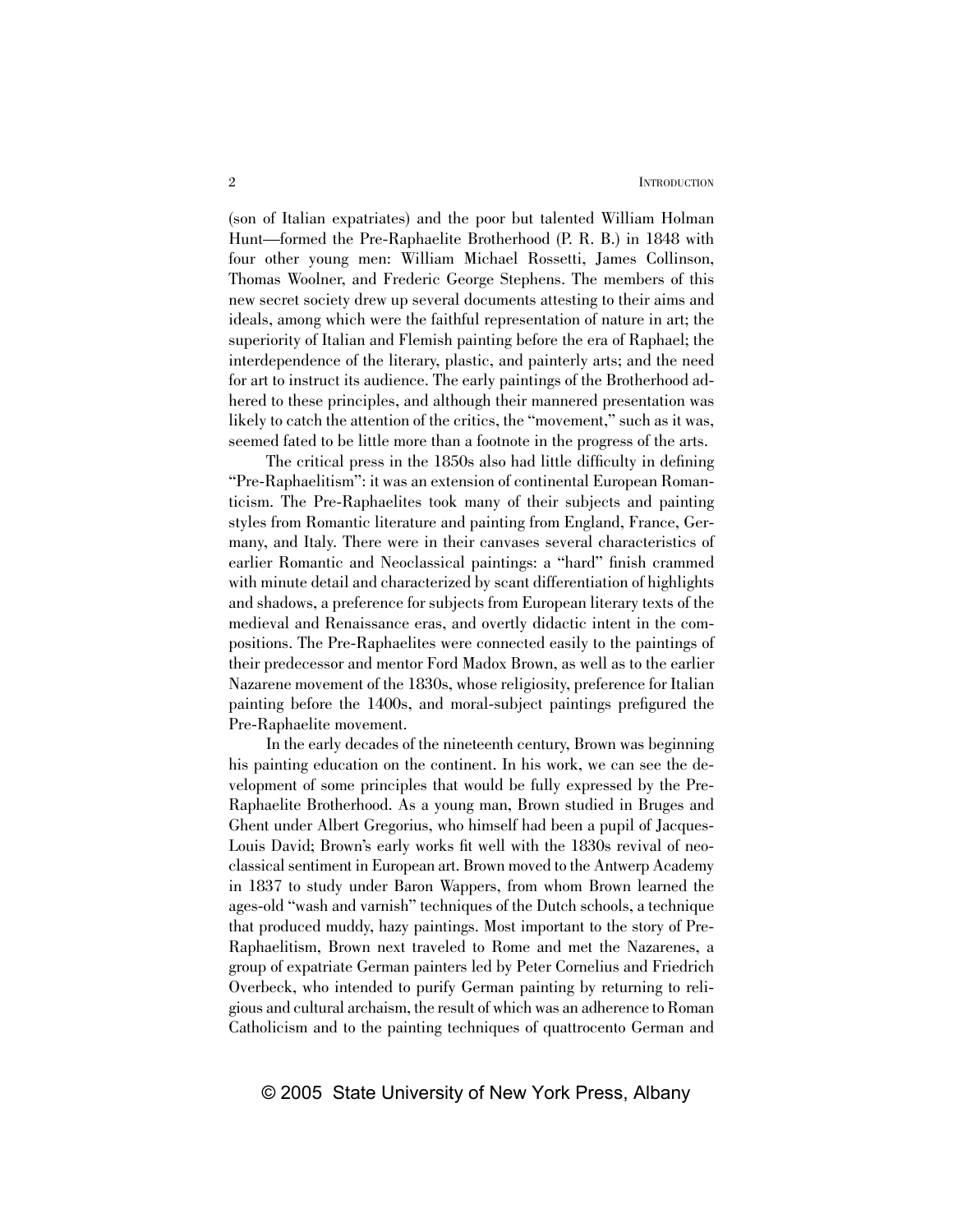Italian masters. The "clean line" and "simple faith" of the quattrocento were by no means the exclusive province of eccentric German painters. Many English painters on the "Grand Tour" were influenced by the painting techniques and subjects of fifteenth-century paintings. By the late 1840s, there was a general interest in late-medieval design—so much so that the Arundel Society was formed in 1848 to disseminate engravings of important works.

Given this background, why has the Pre-Raphaelite movement come to be seen as an insular and particularly English phenomenon? Part of the answer may lie in the way in which the movement laid claim to a reactionary English identity in several media at the same time as it was mining foreign influences during its early years. Early criticism of the movement often inaccurately dubbed them the "Young England" school,<sup>1</sup> mistaking the Pre-Raphaelite Brotherhood with a group of literary reactionaries whose aims were indeed markedly xenophobic and Anglocentric. Over time, the mislabeling became gospel, especially in light of the early canvases from the Brotherhood and their associates depicting contemporary English scenes, such as Holman Hunt's *Our English Coasts* [*Strayed Sheep*] (1853) and Brown's *The Last of England* (1855).

During the remainder of the nineteenth century, the concept of Pre-Raphaelitism rapidly took on new meanings, new adherents, new detractors, and new theoretical directions. For example, in 1850, the Brotherhood began its own literary magazine, *The Germ*, in adherence to its adoption of the Horatian ideal of *ut pictura poesis*, which holds that painting and poetry are sister arts. *The Germ* lasted only four issues but served to expand the possible media in which one could be thought a Pre-Raphaelite: the literary contributors to *The Germ* were a mix of members of the original Brotherhood—Dante Rossetti, William Michael Rossetti (who was not a painter), Thomas Woolner, and William Holman Hunt—and new voices from outside the original movement. Jerome McGann's ideas about *The Germ* help to support the idea that Pre-Raphaelitism began as a loosely defined movement:

There are strong circumstances to suggest that the magazine was not strictly representative of the aims and ideas of the Pre-Raphaelite Brotherhood, which had been meeting since 1848. For instance, although the Brotherhood itself was rigorously opposed to expanding beyond its original seven members, *The Germ* featured numerous articles by non-members, such as Christina Rossetti, Coventry Patmore, and Ford Madox Brown. None of the poetic works reviewed in the four issues of *The Germ* were produced by Pre-Raphaelite writers, yet the reviews (written by William Rossetti) were,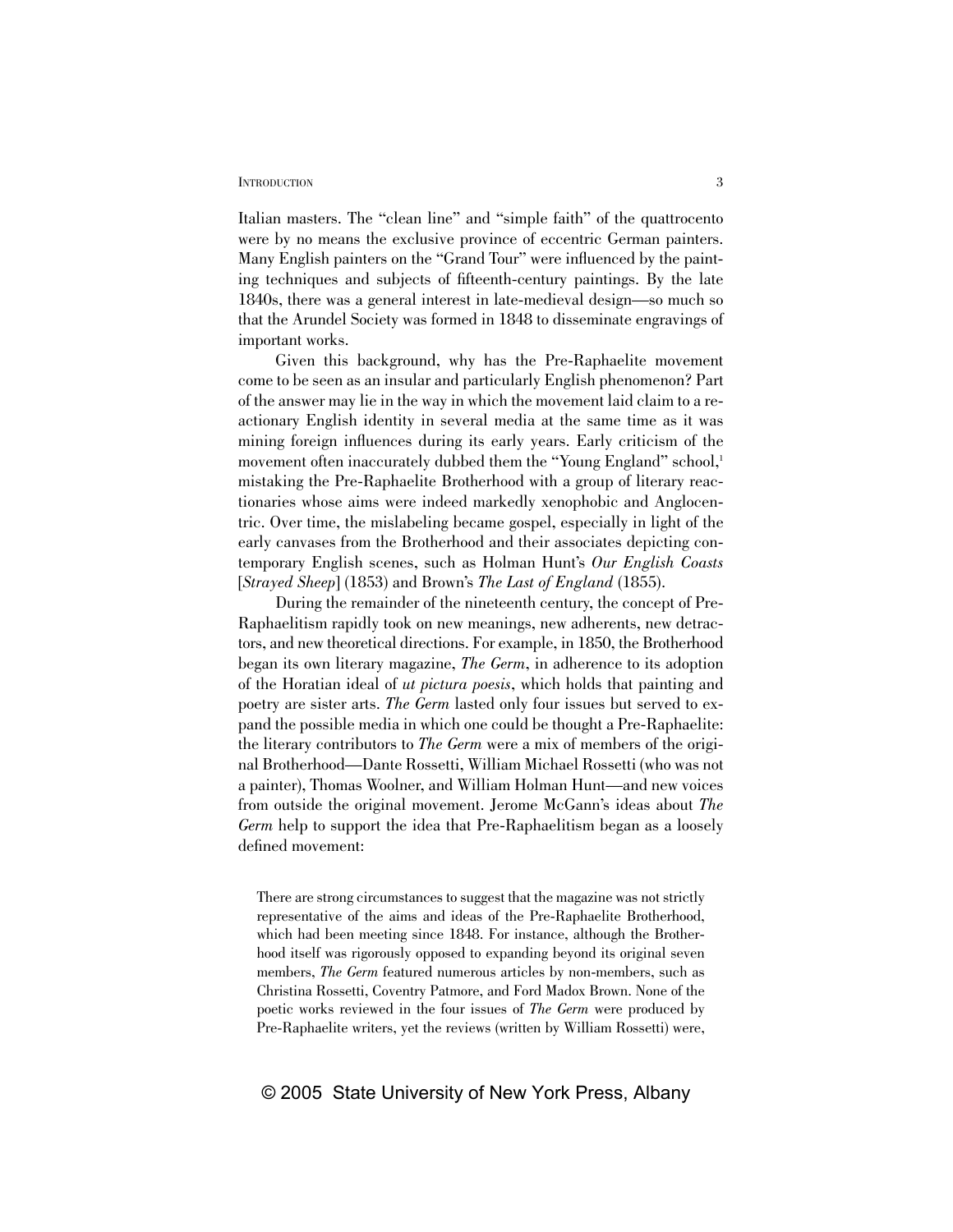as a matter of policy, highly favorable. All of this points to an ethos of inclusion associated with *The Germ* uncharacteristic of the P. R. B. to that point. In addition, William Rossetti was later to emphasize repeatedly that the various theoretical pieces in *The Germ* were at best incomplete expressions of Pre-Raphaelite ideas. Most significant was the fact that *The Germ* never mentioned, in its contents or on its wrappers, the term "Pre-Raphaelite."2

Early on, Pre-Raphaelitism thus came to typify a literary style as well as an artistic one. Thomas Woolner's later sculpture and poetry, along with the literary and art criticism penned by William Michael Rossetti and Frederic George Stephens, expanded the idea of Pre-Raphaelitism even further in terms of media and theoretical stance so that by the end of the nineteenth century, Pre-Raphaelitism encompassed not only a style of painting, but an entire theoretical apparatus supporting many sister arts.

Almost as soon as the Pre-Raphaelite Brotherhood became known to the larger English art-appreciating public, the Pre-Raphaelite movement began to grow beyond the original seven members of the Brotherhood. As noted, the establishment of *The Germ* expanded the number of artists and authors considered to be Pre-Raphaelites. John Ruskin, on learning that the Brotherhood had based many of their precepts on his own *Modern Painters* (1843), offered support to the fledgling movement with letters to the editor of the London *Times*, and, after a while, a pamphlet entitled *Pre-Raphaelitism* (1851), in which he argued that the Pre-Raphaelites and John M. W. Turner were among the vanguard of English painting because both the Pre-Raphaelites and Turner discarded the false progress of English art since the Middle Ages and began afresh, building their art on the last "true" art characterized by particularly English principles: namely, Ruskin's principles.3

In the 1860s, after the Brotherhood had effectively disbanded, two students, William Morris and Edward Jones, made contact with Dante Rossetti and initiated the "second wave" of Pre-Raphaelitism, one that differed radically in its aims and methods from those of the first Brotherhood. The members of what is sometimes termed the Early Aesthetic movement focused on the development of English culture as a part of the early origins of pan-European culture during the Middle Ages. Morris translated several Icelandic sagas, and Burne-Jones, as he eventually styled himself, found subject matter in Greek myths and the Grail legends of continental Europe as well as England.

Nineteenth-century writers on Pre-Raphaelitism also minted "new" members of the Pre-Raphaelite movement because of their literary or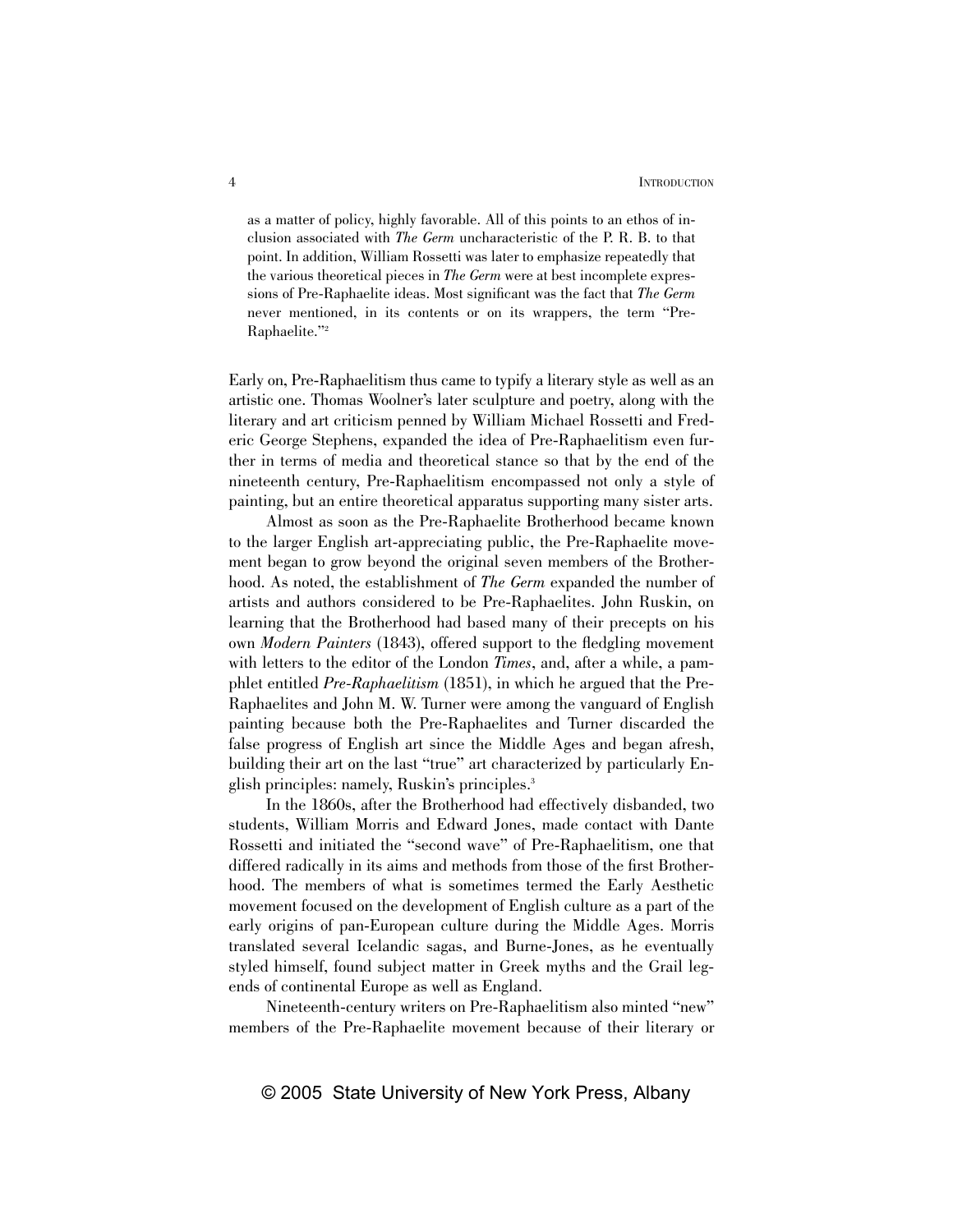#### INTRODUCTION 5

artistic similarities to the works of the established Pre-Raphaelites. Two examples may serve to illustrate this trend, which was sometimes based on thin evidence. The poet William Bell Scott, although he knew many of the members of the original Brotherhood during its ascendancy, did not identify himself as a Pre-Raphaelite poet until he was retrospectively dubbed one by George W. Thornbury, who, in the *Athenaeum* for 24 February 1855, "revealed" Scott's *Poems* to be a Pre-Raphaelite work.4 In a similar vein, the French critic Henri Viel-Castel conjured a "new" member of the Pre-Raphaelite movement in June 1855:

MM. Schaw, Millais et Hunt représentent l'école de réalisme tel que le comprennent nos alliés d'outre-Manche, et comme ces trois artistes forment une exception dans l'exposition anglaise, nous croyons devoir commencer par leurs œuvres l'examen de l'art britannique. [Messrs. Schaw, Millais, and Hunt represent the school of realism such as it is understood by our friends of the outer-Marches, and as these three artists form an exception in the English gallery, we believe it right to begin our examination of British art with their works.]5

As for the identity of the mysterious Monsieur Schaw, the *Art-Journal* critic clears up the mystery some weeks later:

All this time many of our readers... may be lost in perplexity as to the identity of this new leader of the pre-Raffaelites—this *Monsr. Schaw*: we confess to have ourselves been for some time in the same predicament, until having... eliminated the Teutonic c from the name, we found a most estimable artist, Mr. Shaw, known, as we have just intimated, to the literary as well as the artistic world, before Young England had learned to lisp the names of Van Eyck or Perugino, as a most skilful archaeologist—a retrospective reviewer of the old monkish illuminations; some of the choicest of which he gave with a singularly faithful pencil to the public, and who little dreamt that he was becoming the apostle of the new and true school of painting while making facsimiles of those quaint curiosities, wherein the infant struggles of Art are so conspicuous, and in which the suggestions of perspective both of line and tint are so unceremoniously dealt withal. Mr. Shaw will probably be as much surprised as any of us at the paragraph commencing in the Parisian periodical with the words "*MM. Schaw, Millais et Hunt represent l'école de réalisme.*"6

During the nineteenth century, Pre-Raphaelitism expanded out of England, as well. Thomas Woolner emigrated to Australia and began to sculpt and write poetry there; the "American Pre-Raphaelites" set up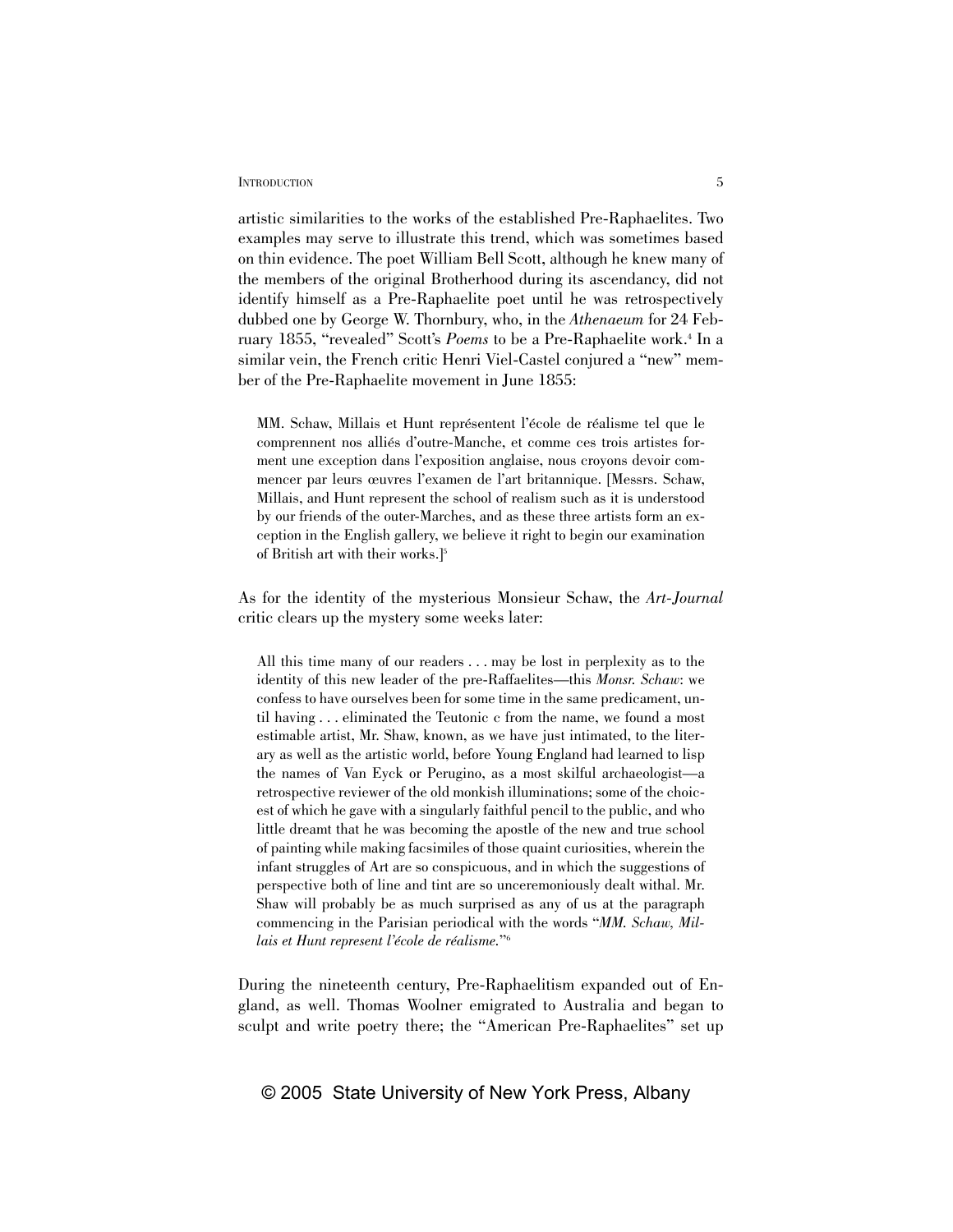a magazine in emulation of *The Germ*, named the *Crayon*; and French art critics began to proclaim the similarities between the Pre-Raphaelites and the new French Realist school of painting led by Courbet. Criticism and theory about Pre-Raphaelitism appeared in England, Wales, Scotland, Canada, Australia, France, Spain, Italy, Germany, Hungary, and even Japan<sup>7</sup> and Russia,<sup>8</sup> most of which described the Pre-Raphaelite movement in terms of its relation to and influence on the arts in the critics' own countries. Thus, Pre-Raphaelitism was a typically Japanese movement to the Japanese, and the French saw the Pre-Raphaelites as having espoused French ideals.

Later in the nineteenth century, Pre-Raphaelitism even moved beyond being a men-only movement. Critics began reclaiming women painters from the 1850s and 1860s as having been Pre-Raphaelites, and Christina Rossetti's poetry was seen increasingly as equally representative of Pre-Raphaelite poetry along with the poetry of Dante Rossetti, Algernon Swinburne, and William Morris.

Pre-Raphaelitism moved beyond its original didactic aims, as well, beginning with the overt didactic morality of Holman Hunt's *Awakening Conscience* (1853) and finishing with the decorative and aesthetic qualities of Dante Rossetti's *Astarte Syriaca* (1877), for example. The movement came to be defined and redefined throughout the nineteenth century in terms of which artists and authors were "really" Pre-Raphaelites, what qualities of their work made them so, and why the movement's embrace of new figures and theoretical stances was consistent with the original Brotherhood. Often this was difficult, if not impossible, to do, since the original Brotherhood lasted for so short a time (it broke up around 1854) and consisted of such diverse members, each of whom applied the nebulous ideals of the movement in his or her own way. Further muddying the definition of Pre-Raphaelitism is the sheer multivalence of the term by the end of the nineteenth century. One could talk about Pre-Raphaelite painters, sculptors, poets, essayists, and critics: Pre-Raphaelites were men and women from several different countries, some of whom came before and some after the Pre-Raphaelite Brotherhood in England between 1848 and 1854. Pre-Raphaelitism included realistic, didactic genre painting about contemporary social evils; fancifully medieval-looking history painting about the Briar Rose legends; highly mannered and detailed translations of Icelandic sagas; religious paintings of Christ whose backgrounds and models were taken directly from Palestine; essays about the connection between spiritual and physical love; poetry about the need to renounce physical desires in order to obtain a "better resurrection";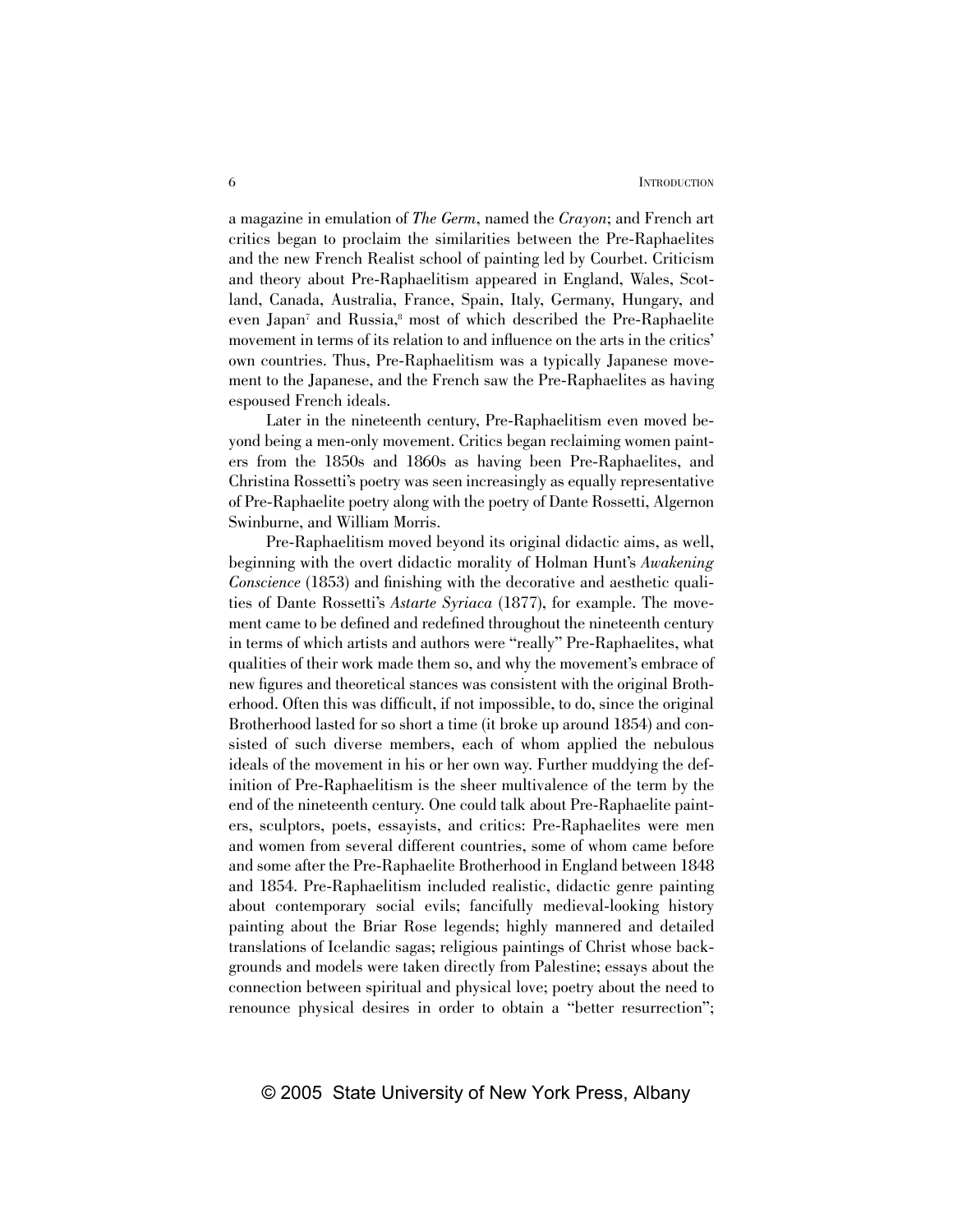## **INTRODUCTION** 7

hand-crafted wallpaper; and newspaper articles about the need to protect ancient buildings from destruction. By the end of the nineteenth century, the Pre-Raphaelite movement had become broad enough to accommodate many different and sometimes contradictory media, artists, and theories about art. These layers of signifying each expand what the umbrella term "Pre-Raphaelitism" can contain, reaching further and further beyond the movement's supposedly Anglocentric nineteenth-century origins.

Over the course of the twentieth century, the idea of Pre-Raphaelitism in relation to subsequent developments in literature, art, and cultural theory underwent several waves of revision. During the 1900s and 1910s, after the last of the original Brotherhood had died, scholars of the movement returned to a narrower definition of what the Pre-Raphaelite movement was, who its members were, and whether it was properly its own movement or merely a holdover from Romanticism. Scholarship tended to be biographical, enumerative, and historical, rather than theoretical.

For example, several biographical studies<sup>9</sup> appeared before the first World War on individual figures and their relationship with the movement, arguing for their inclusion in or exclusion from Pre-Raphaelitism, depending on individual biographers' opinions about the desirability of belonging to a school at once "uncompromising, assertive, childlike in its naïve charm, [and] childish in its incompetence."10 After the war, scholarship on the movement dwindled until the mid-1930s, due in part to the ascendancy of Art Nouveau, Expressionism, Dada, and Surrealism, movements that purposely positioned themselves against the traditional aims of Pre-Raphaelitism and other Victorian-era art movements.

The period between the 1930s and the late 1950s saw little scholarship about Pre-Raphaelitism. A few influential reports of Pre-Raphaelitism's effects on world culture did appear, but they tended to be based on older research, such as Lafcadio Hearn's posthumously published lectures on Pre-Raphaelitism from when he was a professor in Japan during the *fin de siècle*.<sup>11</sup> The year 1948 marked the centennial of the founding of the movement: the Tate Museum and the Birmingham City Museum & Art Gallery dutifully put on shows and published catalogues of their Pre-Raphaelite paintings, but relatively little scholarship attended the hundredth anniversary of the P. R. B. Only one dissertation on the Pre-Raphaelites was published between 1942 and 1962.<sup>12</sup> Three representative works from this period demonstrate how narrowly the Pre-Raphaelite movement had become defined. Lelio Luxardo edited a collection of "critical notes" on Pre-Raphaelitism in 1929, which consisted of biographical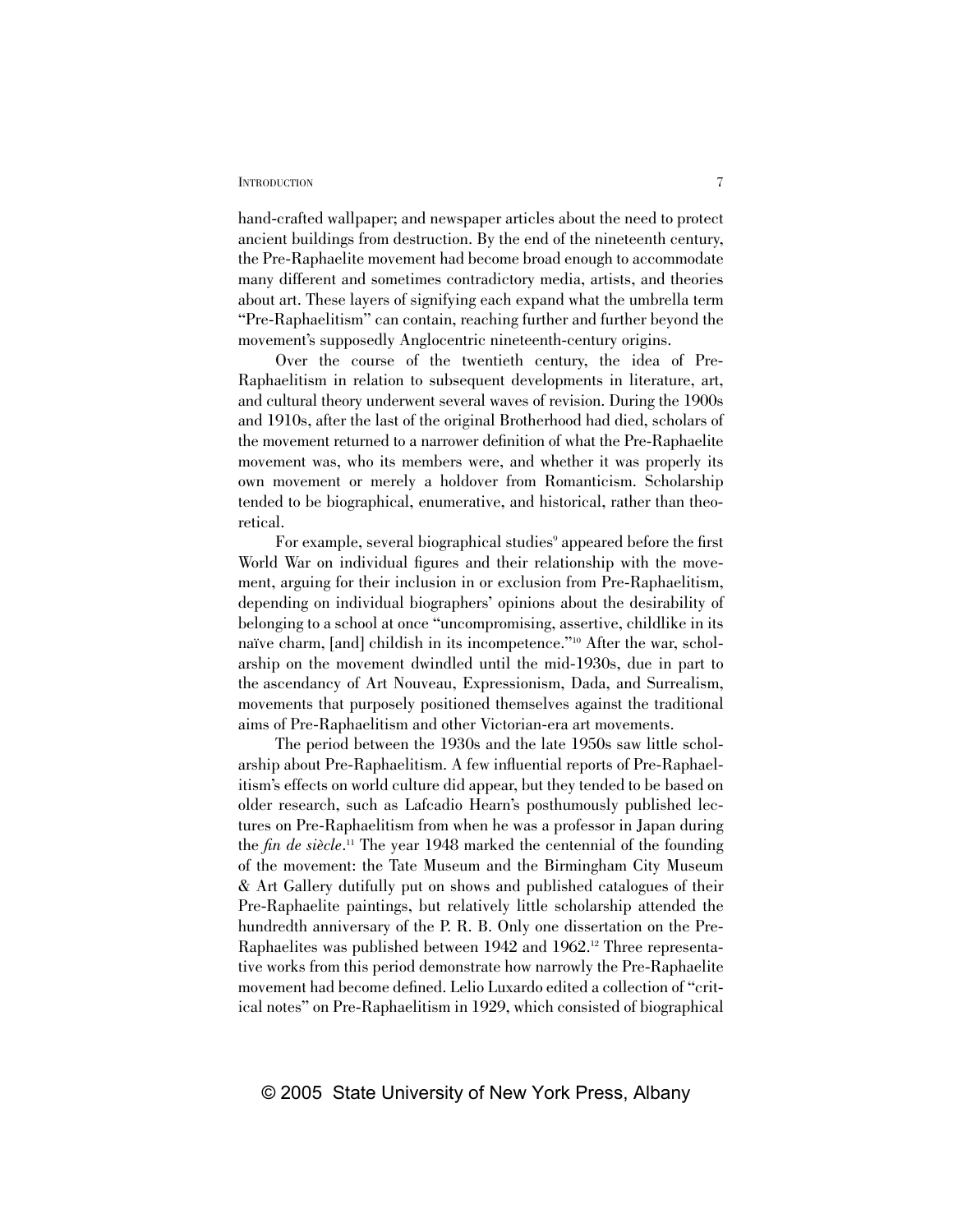sketches liberally summarized from nineteenth-century newspaper articles.13 A second work from this period is a self-published book on *The Influence of British Literature Upon Pre-Raphaelite Painting*, <sup>14</sup> which recapitulates the traditional argument that the Pre-Raphaelites took their subjects from Shakespeare, the Bible, and from favorite Romantic poets. One of the major works to appear in this period is William Gaunt's *The Pre-Raphaelite Tragedy*, <sup>15</sup> an account of the history of the movement's members told through a narrative based on Gaunt's examination of diaries, letters, and other archival materials that were then in private hands. By 1960, however, Pre-Raphaelitism was considered in many scholarly circles to be, at best, an eccentric choice of subject, and the field of Pre-Raphaelite studies languished. However, during the late 1950s and early 1960s, scholarly interest in the movement began to wax again, based on the rediscovery of primary and secondary documents as they became available through auctions, sales, and bequests to academic collections.16 This era also marked a growing transatlantic critical and academic interest in the Victorian era and in Victorian studies as a discipline, fueled largely by Jerome H. Buckley's *The Victorian Temper* (1951), which refers, against the fashion of the time, to the Pre-Raphaelite movement as a significant element of nineteenth-century art and literary history.

Pre-Raphaelitism as it is studied in the current sense would likely not exist without the bibliographical scholarship of William E. Fredeman. Fredeman's *Pre-Raphaelitism: A Bibliocritical Study* (1965) nearly singlehandedly re-energized the field of Pre-Raphaelite studies. His work touched off a revival of Pre-Raphaelite scholarship, and his framework has set the boundaries of the movement, with few exceptions, since 1965. Fredeman's bibliography was notable for several reasons, chief among them his generously inclusive policy about minor figures loosely associated with the movement. The inclusion of minor figures such as Thomas Gordon Hake and Arthur O'Shaughnessy helped boost them into the accepted canon of Pre-Raphaelitism. Also, of several bibliographies on Pre-Raphaelitism written in the early 1960s, Fredeman's was the only one to appear in print.<sup>17</sup> It is instructive to note his bibliography as a founding document of the modern scholarly examination of the Pre-Raphaelite movement, from which much scholarship has since extended.<sup>18</sup> Interestingly, although Fredeman cites in his bibliography several non-Englishlanguage pieces of scholarship and criticism from both the nineteenth and twentieth centuries that place Pre-Raphaelitism in a worldwide frame, his introduction perpetuates the narrower, more Anglocentric view of the movement, in keeping with the widely held view of the Pre-Raphaelite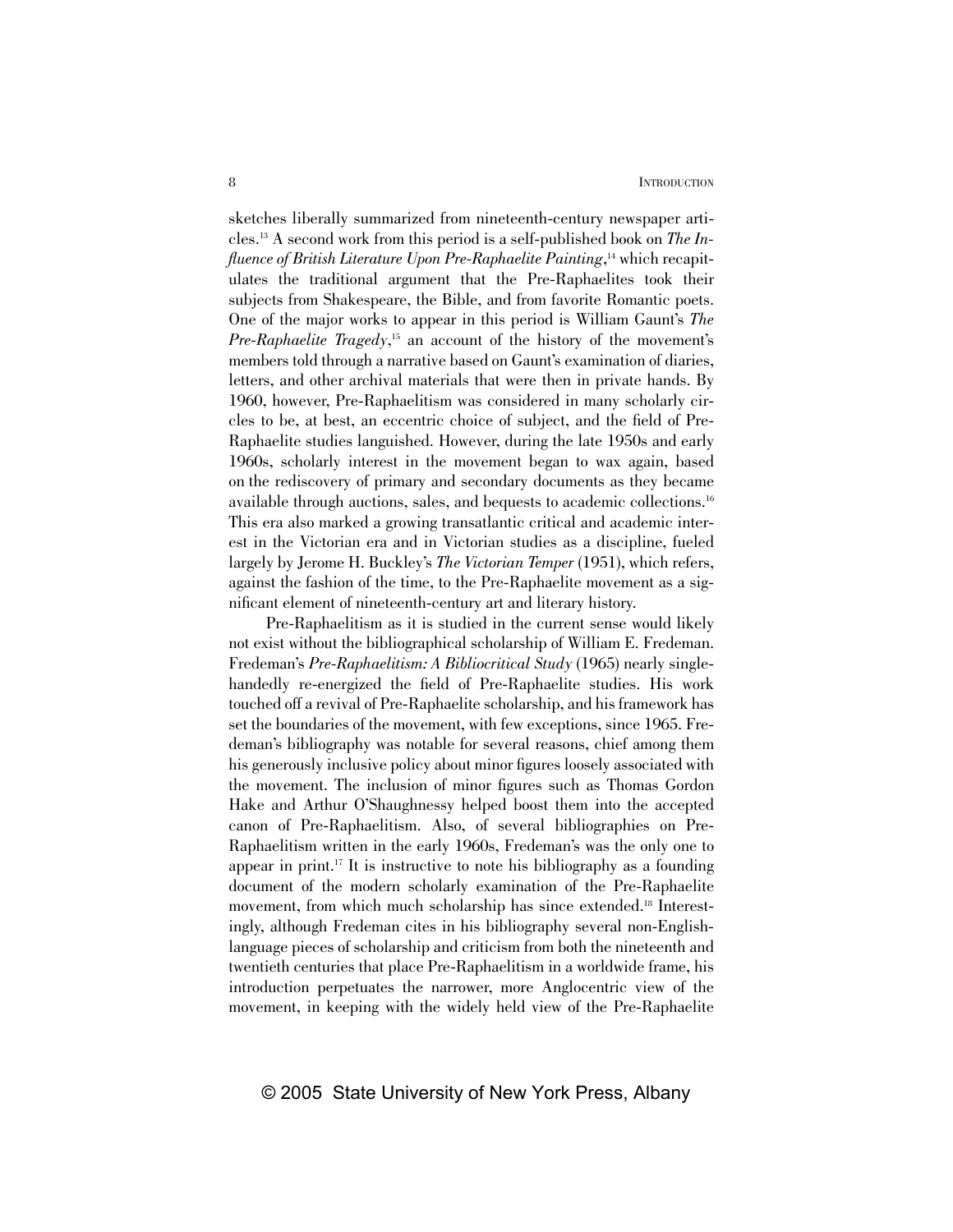movement as an anomaly apart from the progression from Romantic thought at the beginning of the nineteenth century to the Aesthetic movement at its end. Thus, Fredeman's work simultaneously gave new vigor to the field of Pre-Raphaelite studies while strengthening its focus on the English qualities of the movement, a stance that would not be significantly challenged until the late 1990s.

During the 1970s, scholarship about Pre-Raphaelitism concentrated largely on filling out the corpus of primary documents; editions of diaries, journals, and reprints of *The Germ*<sup>19</sup> and nineteenth-century critical works appeared. The *Journal of Pre-Raphaelite Studies* (*JPRS*) was established in 1977 by an interdisciplinary group of editors (including Fredeman), and early articles in *JPRS* largely covered the relationships among the original Pre-Raphaelite Brotherhood and the members of the movement's second flowering. Several primary documents from the movement were reissued, often as part of critical editions, $2^{\circ}$  and the original Brotherhood became a renewed source of interdisciplinary scholarly inquiry.21 The field of Pre-Raphaelite studies was, in a sense, being reinvented whole, especially in light of the new vogue for Marxist, feminist, and deconstructive inquiry.

The 1980s saw scholarship on Pre-Raphaelitism continue in its applications of academic theory but expand away from the original members of the movement to incorporate comparative studies $2<sup>22</sup>$  and deeper inquiry into the roles of women (in addition to the consistently-studied Christina Rossetti) in the movement.<sup>23</sup> The appeal of the Pre-Raphaelites was reflected in rising auction-house prices for original works of art and first editions of books, and the Pre-Raphaelite Society was founded in Birmingham in 1988, providing a bridge between the scholarly treatment of the movement and the lay appreciation of Pre-Raphaelite poetry and art. By the end of the 1980s, the definition of Pre-Raphaelitism had broadened to include women artists as well as followers and minor associates of the original members of the Brotherhood. Several academic theories had been applied to the movement with some success, but the one area of Pre-Raphaelitism that had actually narrowed was its perceived geographic scope: Pre-Raphaelitism was considered to be an exclusively English phenomenon. As Quentin Bell reported in 1982,

The original Brotherhood, although it may have looked abroad for some of its ideas, was essentially an English movement. It had very little commerce with Europe. The second generation gradually attained an international character. The arts and crafts movement became known in Belgium and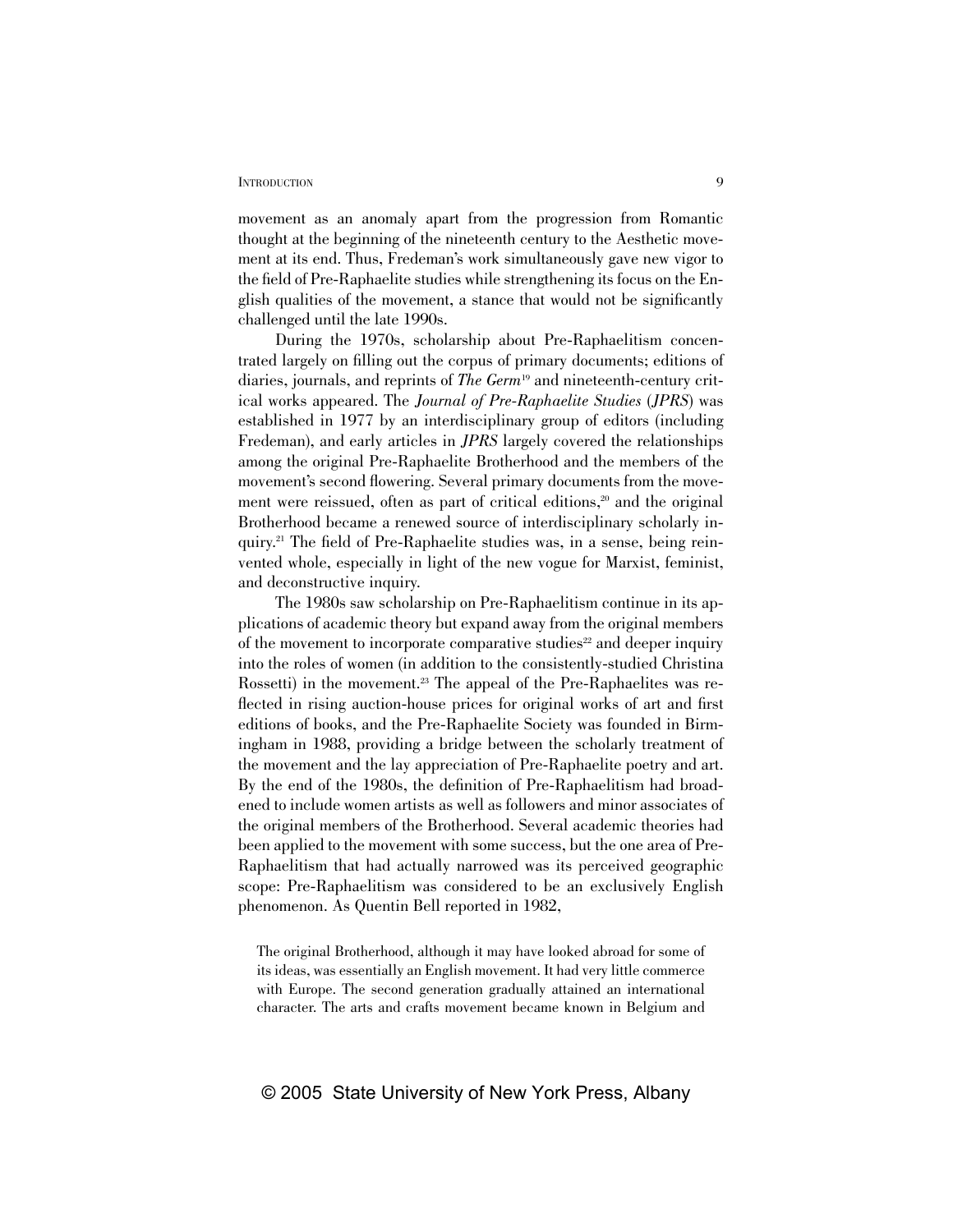Central Europe, the influence of Ruskin was felt, and late in his career Burne-Jones excited the attention of the French Symbolists. Thus the movement as a whole may be regarded as a withdrawal from, and then a gradual *rapprochement* with, the art of the Continent.24

After more than 150 years, the question with which this introduction opened, "what is Pre-Raphaelitism?" now takes on a complicated cast.

If the publications of the 1990s and the early years of the twenty-first century are a reliable measure, the scope of Pre-Raphaelitism seems still to be expanding. Recent scholarly works by Elizabeth Prettejohn<sup>25</sup> and the editing team of Alicia Craig Faxon and Susan Casteras<sup>26</sup> evince a willingness to continue to broaden the movement in terms of its members, ideologies, and influences on and from other movements in literature and art. Recent titles on Pre-Raphaelitism demonstrate the desire to add to the canon by many means: since 1990, scholarship on Pre-Raphaelitism has gone "beyond the Pre-Raphaelite Brotherhood";<sup>27</sup> it has been "read,"<sup>28</sup> "re-viewed,"29 "re-framed,"30 placed into its larger "European Context,"31 "collected,"<sup>32</sup> and "haunted."<sup>33</sup> It has been looked at in terms of gender,<sup>34</sup> sexuality,<sup>35</sup> ethics,<sup>36</sup> and has even been implicated in an "Ecclesiastical Crisis."37 The critical reaction to Pre-Raphaelitism has become a legitimate topic of study in itself, with bibliographies<sup>38</sup> and theoretical studies<sup>39</sup> on the subject appearing recently. It is becoming increasingly important, however, that scholars define the terms under which such expansion takes place.

The essays in this collection set a new direction for Pre-Raphaelite scholarship: they reveal that because of the broad and deep reach of the movement during the lifetimes of its practitioners, Pre-Raphaelitism encompasses several thought systems, scholarly approaches, and avenues of inquiry. Because of the risk of diluting the term's definition to the point of its dissolution, scholarship on Pre-Raphaelitism is obliged to reexamine and redefine both the term itself and the movement to which it is attached. Different theoretical approaches and ideologies permit terminological multivalence and canonical expansion in several directions simultaneously. Instead of a single movement with several practitioners and characteristics, there are now several competing Pre-Raphaelitisms, each informed by a different school of thought, theoretical stance, or disciplinary set of rules. We have passed the point where a widely accepted and wellbounded Pre-Raphaelite movement acts as the ground for the inductions of critics and scholars investigating an unambivalent single history of "what was." Rather, the essays in *Worldwide Pre-Raphaelitism* demonstrate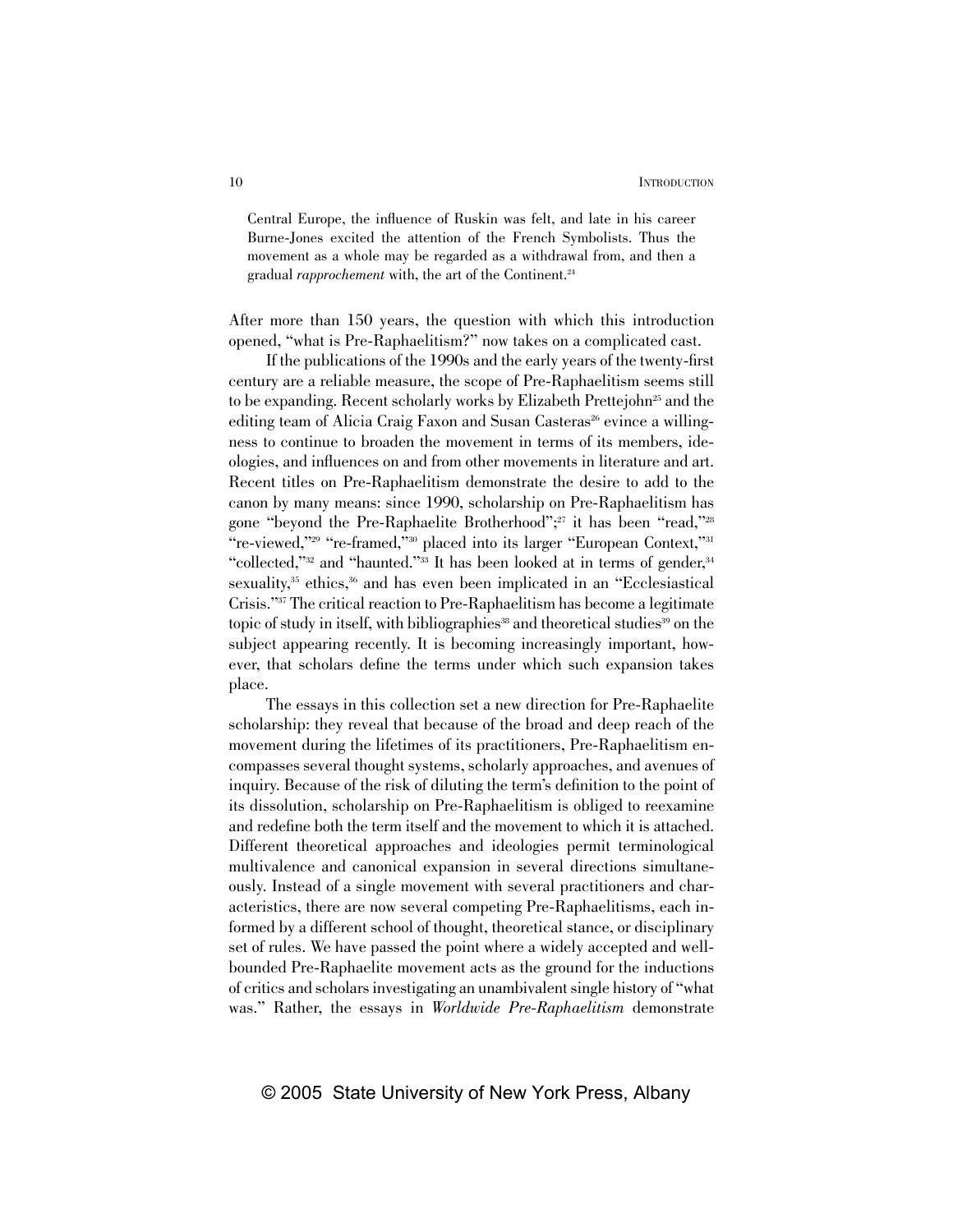#### INTRODUCTION 11

hermeneutical echoes, traces, and affinities between the Pre-Raphaelite Brotherhood and later artists and writers. It is like the difference between finding the charming details in an old house one has inherited and shopping for an old house based on one's idea of what an old house should look like. To carry the metaphor slightly further, when one takes together all of the elements of the House of Idea(l)s—including cultural theory, gender theory, nationalism, deconstruction, and Orientalism—one sees a multifaceted Pre-Raphaelitism. The essays in this volume achieve a necessary historical and theoretical distance from the movement itself, so that it can now be traced in relation to larger movements in global history, literature, and art.

This collection redefines Pre-Raphaelitism in a new way: the movement is diverse in terms of ideology, gender, and geography, and in the act of mapping the extent of Pre-Raphaelitism's influence and reach, this volume tests the boundaries of the movement. These essays also suggest what Pre-Raphaelitism was not and did not, exploring the development of the trope of the term "Pre-Raphaelitism," which became freighted with national, ideological, and gendered ideas as it passed from age to age, country to country, and through different scholarly thought-systems.

The signifier "Pre-Raphaelitism," as it has been passed down, has been diffused into and has incorporated other discourses, creating texts "haunted" by the idea of Pre-Raphaelitism. Pre-Raphaelitism indeed began narrowly, as an extension of the continental Romantic school of thought. It transformed itself throughout the lives of its early practitioners, the better to reflect the literary and artistic currents of an increasingly global perspective, mirroring the increasing rapidity of communications technology and the opening of trade on the world markets during the late nineteenth century.

#### CONVERTED

In the second half of the twentieth century, "Pre-Raphaelitism" became a useful signifier for theorists who put it to use as representing ideas at times reactionary, nationalistic, and theoretical. This collection brings together several different theoretical stances in order to present a wide range of thinking on the subject of what Pre-Raphaelitism currently signifies and where it is headed. Pre-Raphaelitism has come to be a touchstone for artistic and literary thought and discourse, often in places, media, and times far removed from the origins of the movement in 1848 London. The essays in this collection trace the development of Pre-Raphaelitism as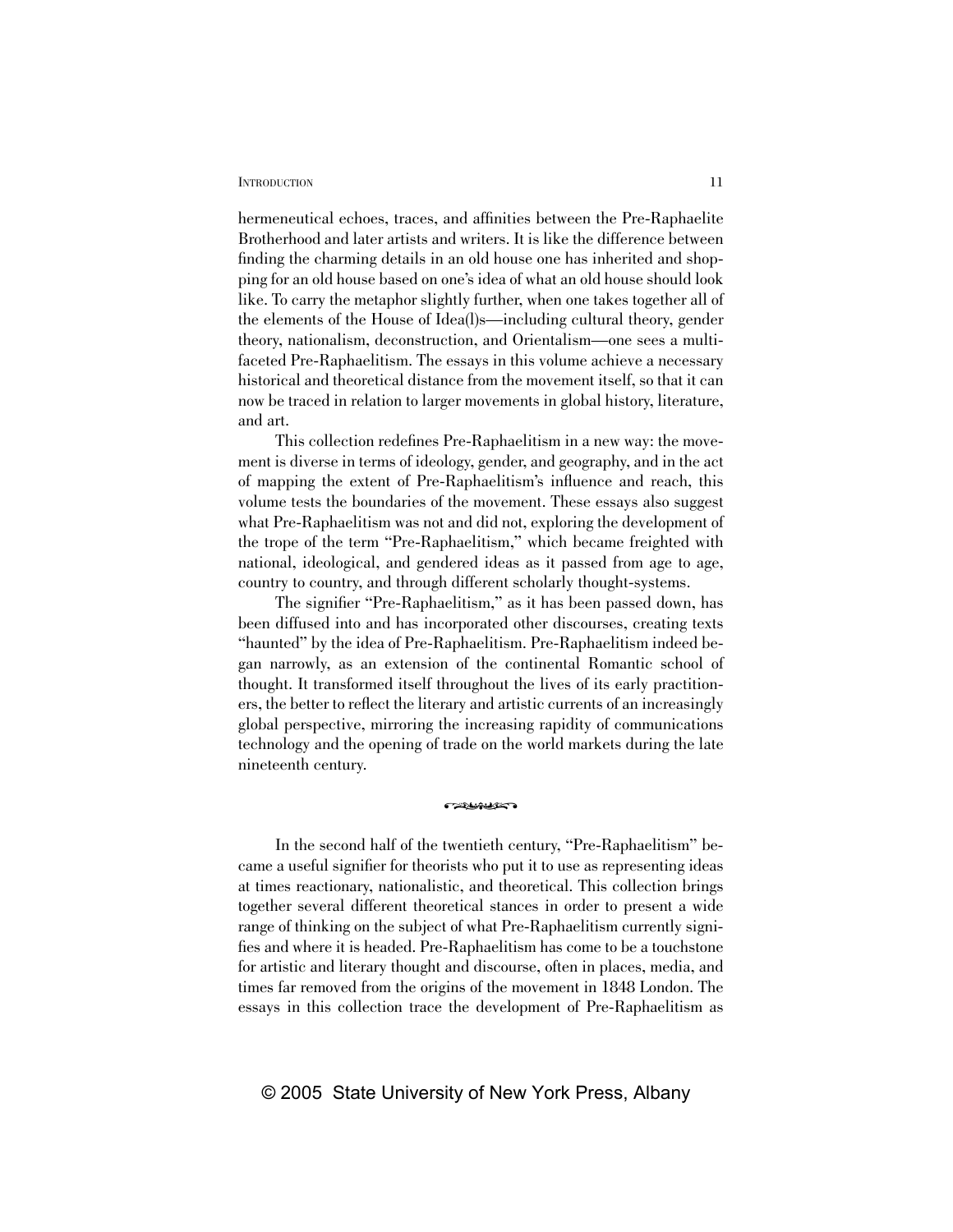a global phenomenon, beginning with its roots in continental European art history and moving away from England in time and geography.

During the first years of the movement, for example, we can trace the influence of the early-Renaissance Italian, Flemish, and German "Primitives" on the new Pre-Raphaelite movement: Béatrice Laurent's essay, "An Inventory of the Pre-Raphaelite Mental Museum, October 1849," explores the continental art tour undertaken by Dante Rossetti and William Holman Hunt before the formation of the Brotherhood; Laurent demonstrates that, rather than rising *ex nihilo* to challenge the established artistic canons of the day, Pre-Raphaelitism had its foundations in the very exhibition halls against which it originally railed.

The early influences on Pre-Raphaelitism were not limited solely to European ones. William Holman Hunt traveled extensively in Palestine during the mid-1850s, and his contact with Islamic and Jewish cultures created reciprocal influences in Hunt's paintings as well as in the communities in which he sought models and suppliers of paint, canvas, and sundries. Francesca Vanke Altman argues in "William Holman Hunt, Race, and Orientalism" that on his return to England, Hunt maintained his ties to the Jewish and Islamic communities, becoming involved with fundraising and charitable events for Middle Eastern groups in London.

Not all of the influences of Pre-Raphaelitism were so deliberate, as can be seen in Christopher M. Keirstead's "Rossetti's 'A Last Confession' and Italian Nationalism," an essay on the manner in which Italian nationalists enlisted an unwilling Dante Gabriel Rossetti to represent their cause, and in Linda Groen's essay, "A Dutch Lady of Shalott," on a Dutch artist whose only (but significant) connection to the Pre-Raphaelite movement was his choice of subject matter. Pre-Raphaelitism served in the late nineteenth and early twentieth centuries as an antithesis against which to set new works, as argued in Tatjana Jukić's essay on the early twentieth-century Croatian writer Miroslav Krleža. Susan Casteras also finds that Pre-Raphaelite tropes appear (and are refashioned) in the Symbolist movement at the turn of the twentieth century.

Academics have long argued about whether the second wave of Pre-Raphaelitism epitomized by Morris, Burne-Jones, and Swinburne comprises the beginning of the Aesthetic movement, the protorumblings of the Arts and Crafts movement, the end of the High Gothic trend, or some other phenomenon entirely. Despite this debate, the influence of this phase of the movement, too, can be seen worldwide. Florence Boos examines "William Morris's Later Writings and the Socialist Modernism of Lewis Grassic Gibbon," while Margaret D. Stetz explores the relationship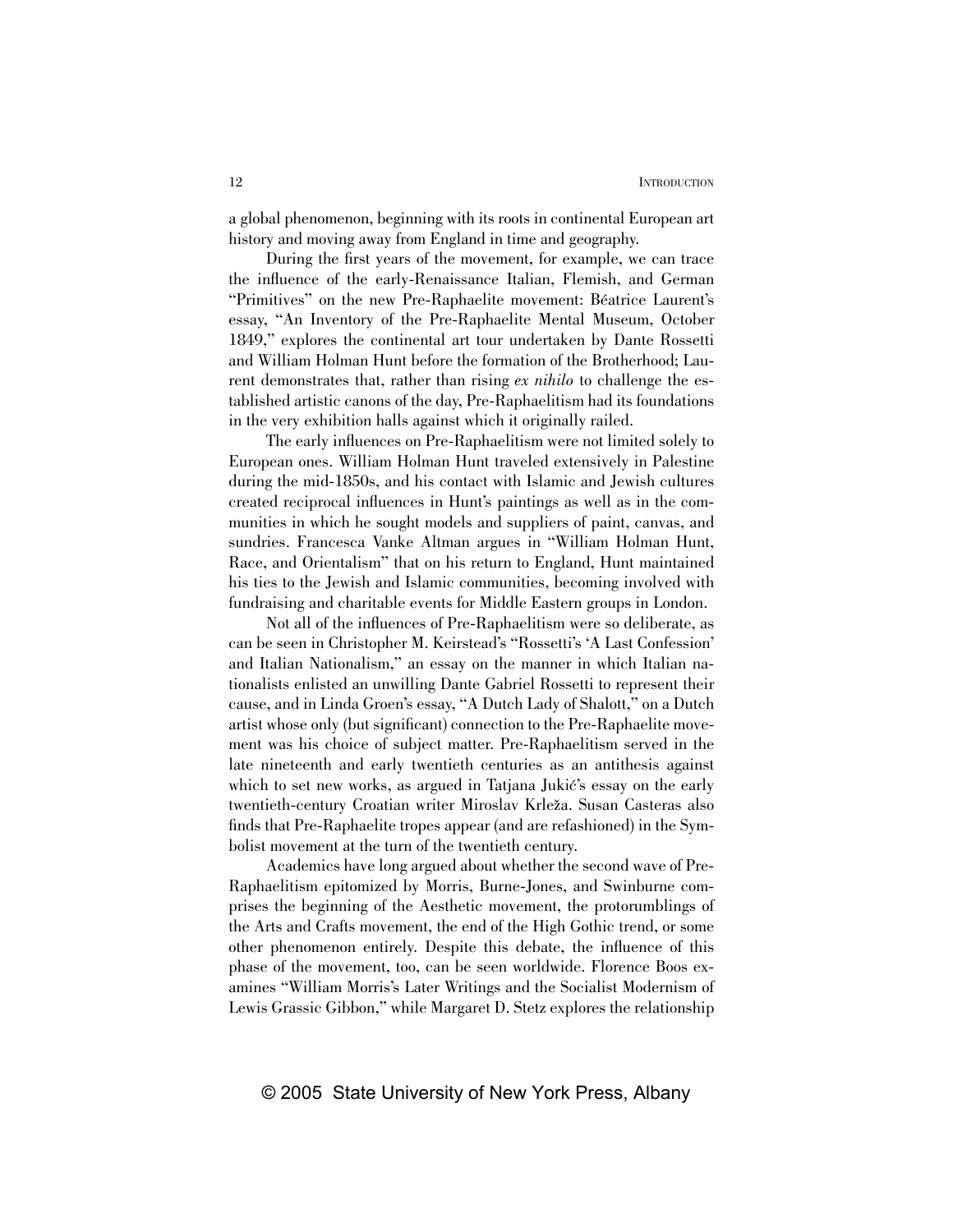between later Pre-Raphaelitism and travel monologues by Westerners about "exotic" locations such as colonial India in her "Pre-Raphaelitism's Farewell Tour." Even Hungary seems to have received the Pre-Raphaelite gospel in the late nineteenth century, and Éva Péteri relates in "Pre-Raphaelitism in Hungary" the story of how Walter Crane brought it there.

Pre-Raphaelitism did not always provoke direct reaction, however. In "Pre-Raphaelitism in Colonial Australia," Juliette Peers examines how the impact of Thomas Woolner and Bernhard Smith on Australian art came indirectly, after their own generation had mostly ignored the work of these two English artist emigrants, only to have their cause taken up in the early decades of the twentieth century. Pre-Raphaelitism's second wave reached across the Atlantic, as well; Paul Hardwick's essay on the relation between Morris and the Christian Socialist movement in the United States is balanced by the contribution from David Latham on the aestheticism and socialism of Francis Sherman, the "Canadian Pre-Raphaelite." Sarah Wootton contributes an examination of the Pre-Raphaelite influence on American artists' representations of subjects from Keats's poetry, which brings the volume full circle in a reconsideration of the relationship of the original Pre-Raphaelites to the Romantic movement, now filtered through the viewpoint of early twentieth-century American painters.

### **CALL ALLES**

Taken together, the essays in this volume demand that Pre-Raphaelitism be viewed in a worldwide frame, a frame which changes our understanding of Pre-Raphaelitism's involvement in and influence on global nineteenth-, twentieth-, and now twenty-first-century art and literary history. This collection is written by art historians, scientists, literary scholars, fashion historians, women's studies professors, and independent scholars. The essays raise issues of commerce, marginality, Orientalism, imperialism, and national culture in relation to Pre-Raphaelitism. Brief essays on individual works or figures have been chosen to complement and challenge those essays that concern broader, more "national" subjects. Although the topics covered in this volume are spread out over many countries, time periods, and disciplines, the common thread is Pre-Raphaelitism, a movement that has to this day lasted as a core set of ideas: truth to nature, minuteness of detail, and sensitivity to the past. Pre-Raphaelitism began by borrowing its ideology from several continental art movements, and has become a literary, artistic, and historical trope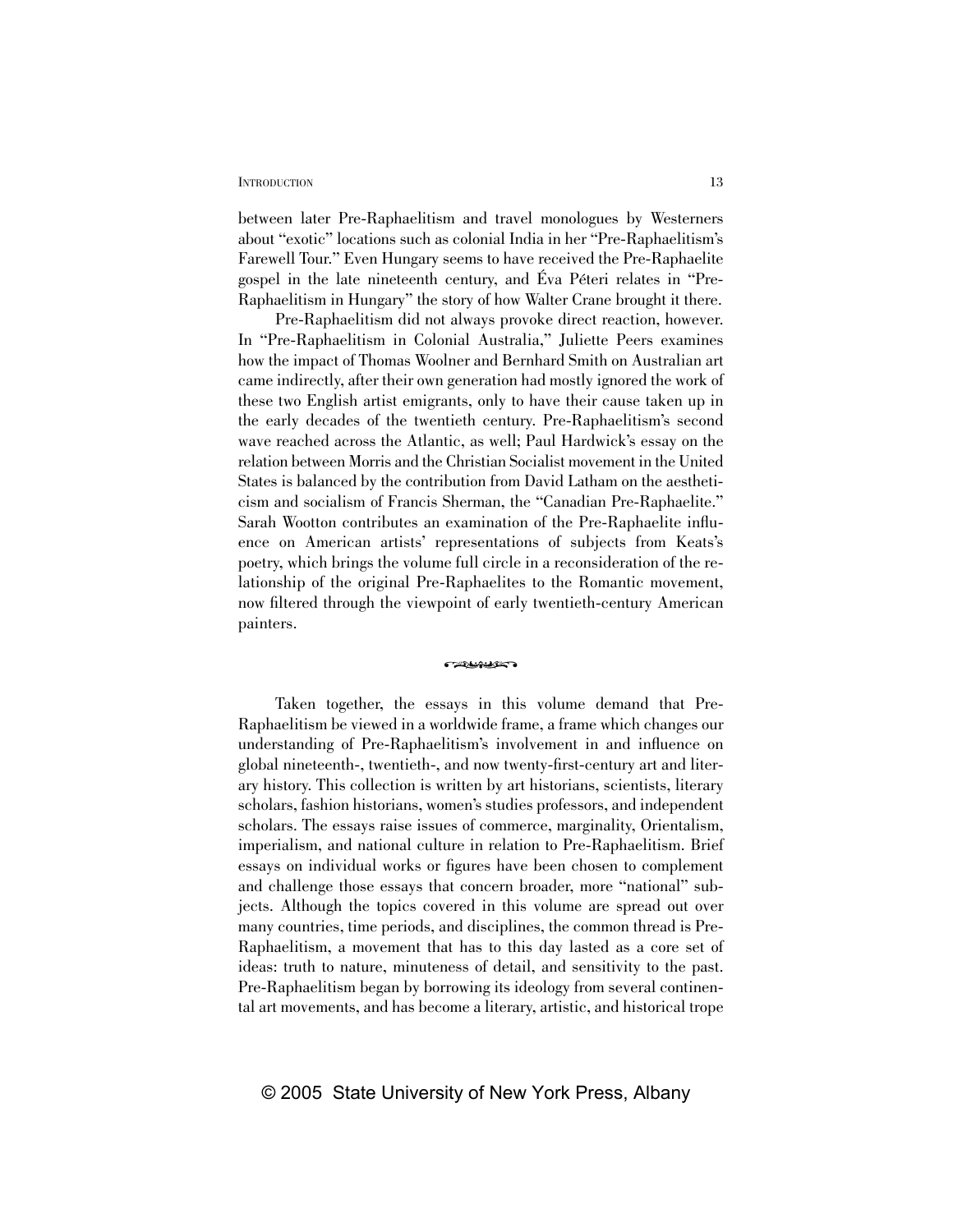from which many cultures and theoretical systems have themselves borrowed. The essays in this volume speak to the multivalence of the Pre-Raphaelite movement and hint at the extent to which the current theoretical *weltanschauung* includes Pre-Raphaelitism as being an inclusively global movement whose traces bridge the concerns of Romantic European ideas and the global aestheticism of the *fin de siècle*, rather than merely an isolated English artistic movement that took place between 1848 and 1854.

These essays uncover a Pre-Raphaelitism which, rather than being a regressive movement working against the flow of developments in world events, is an extension of—an integral part of—the development not only of European thought at the end of the nineteenth century, but of the spread of aestheticism throughout the world, the echoes of which can be discerned in writings and artwork even into the twenty-first century.

> Thomas J. Tobin, Ph.D., M.S.L.S. Southern Illinois University

## **NOTES**

1. See, for example, the following critical articles: [Frank Stone], "Royal Academy: The Eighty-Third Exhibition—1851," *Art-Journal* 13 (1 June 1850): 153–63; Charles Dickens, "Old Lamps for New Ones," *Household Words* 12 (15 June 1850): 12–14; R[alph] N[icolson] Wornum, "Modern Moves in Art. Christian Architecture. Young England," *Art-Journal* (1 Sept. 1850): 270–71; "Fine Arts: Pre-Raphaelitism," *Daily News* [London] 1629 (13 Aug. 1851): 3; and "French Criticism on British Art," *Art-Journal* 17 (1 Sep. 1855): 250–52.

2. [Jerome McGann], "Introduction to *The Germ*." http://www.iath. virginia.edu/courses/ennc986/class/grpintro.html.

3. This is perhaps one source of the notion that Pre-Raphaelitism was an insular English movement.

4. [George Walter Thornbury], "*Poems*," *Athenaeum* no. 1426 (24 Feb. 1855): 229–30.

5. Henri Viel-Castel, "Exposition Universelle des Beaux-arts: Peinture.—École Anglaise," *L'Athenaeum Fran*ç*ais* 4.24 (16 June. 1855): 507–9.

6. "French Criticism on British Art," *Art Journal* 17 (1 Sept. 1855): 250–52.

7. Two examples among many are Kaneko Umaji, "The Poetic Imagination of Rossetti, Distinguished Poet of Romanticism," *Waseda Bungaku* [*Tokyo*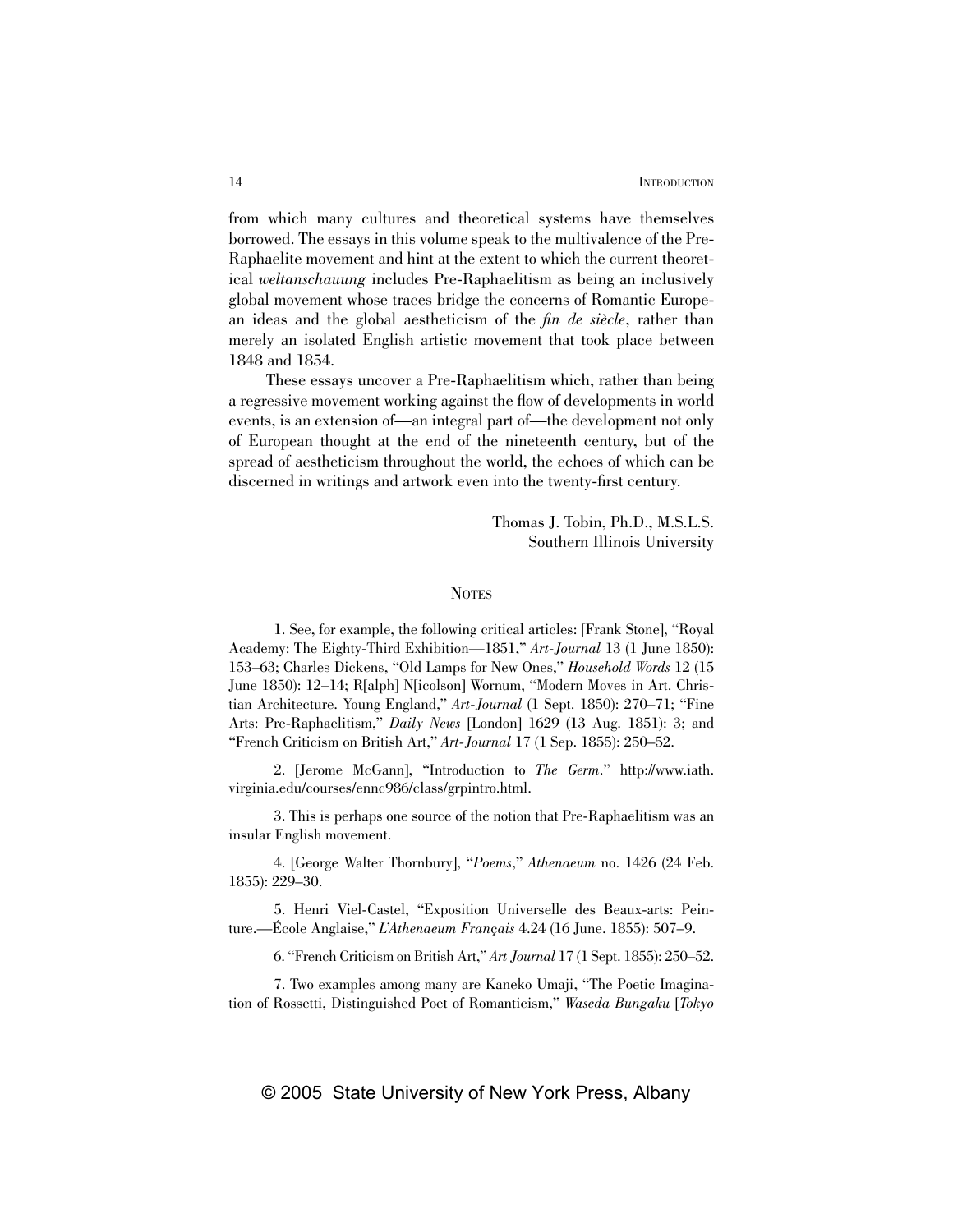*Magazine*] 54 (Meiji 26 [Dec. 1893]): 105–8 and Koya Tozawa, "Annotated Review of English Poetry," *Myojo* [*Morning Star*] 6 (Sept. 1900): 20–22.

8. V[ladimir] V[iktorovitch] Chuiko. "Dorafaelisty I Ikh Poslîedovateli eh Anglii," *Vestnik Iziashchnykh Iskustv* 4 (1886): 271–304, 339–74.

9. Examples include Ralph Granger Watkin, *Robert Browning and the English Pre-Raphaelites* (Breslau: Fleischmann, 1905); Gabriel Moury, *Dante Gabriel Rossetti et les Préraphaélites Anglais* (Paris: Laurens, 1909); and A. M. W. Stirling, "A Painter of Dreams: The Life of Roddam Spencer Stanhope, Pre-Raphaelite," in *A Painter of Dreams and Other Biographical Studies* (London: John Lane, 1916): 97–143.

10. Bernhard Sickert, "The Pre-Raphaelite and Impressionist Heresies," *Burlington Magazine* 8 (May 1905): 97–102.

11. Lafcadio Hearn, *Pre-Raphaelite and Other Poets; Lectures* (New York: Dodd, Mead, 1922). Hearn's lectures were reissued in 1968, after the revival of the field of Pre-Raphaelite studies.

12. Elizabeth Mary Cottrell, *The Pre-Raphaelite Movement* (Dissertation, 1952).

13. Lelio Luxardo, *Preraffaelliti e Preraffaellismo in Inghilterra: Note Critiche* (Bologna: N. Zanichelli, 1929).

14. Veola Leona Bohnert, *The Influence of British Literature Upon Pre-Raphaelite Painting* (S. l.: Bohnert, 1933).

15. William Gaunt, *The Pre-Raphaelite Tragedy* (New York: Harcourt, Brace, 1942).

16. For example, *The Pre-Raphaelite Brotherhood: Catalogue No. 73* (Cheltenham: Alan Hancox, 1959) and *Fine Eighteenth and Nineteenth-Century Drawings and Paintings, Including a Group of Victorian and Pre-Raphaelite Works by Madox Brown, Frith, Holman Hunt, Hughes, Burne-Jones, Millais, and Rossetti, the Property of William Alwyn* [Catalogue] (London: Sotheby's, 1962).

17. Two examples of other bibliographies are Rita Wiench, *Bibliographie der Nazarenischen und Präraffaelischen Kunst* (Dissertation, 1963); and Mary Elizabeth Cottrell, *The Pre-Raphaelite Movement* (Dissertation, 1962).

18. My own recent bibliography, *Pre-Raphaelitism in the Nineteenth-Century Press* (Vancouver: English Literary Studies, 2002) began as a reexamination of Fredeman's entries for newspaper and periodical articles.

19. Robert Stahr Hosmon, ed., *The Germ: A Pre-Raphaelite Little Magazine* (1850; repr., Coral Gables: University of Miami Press, 1970).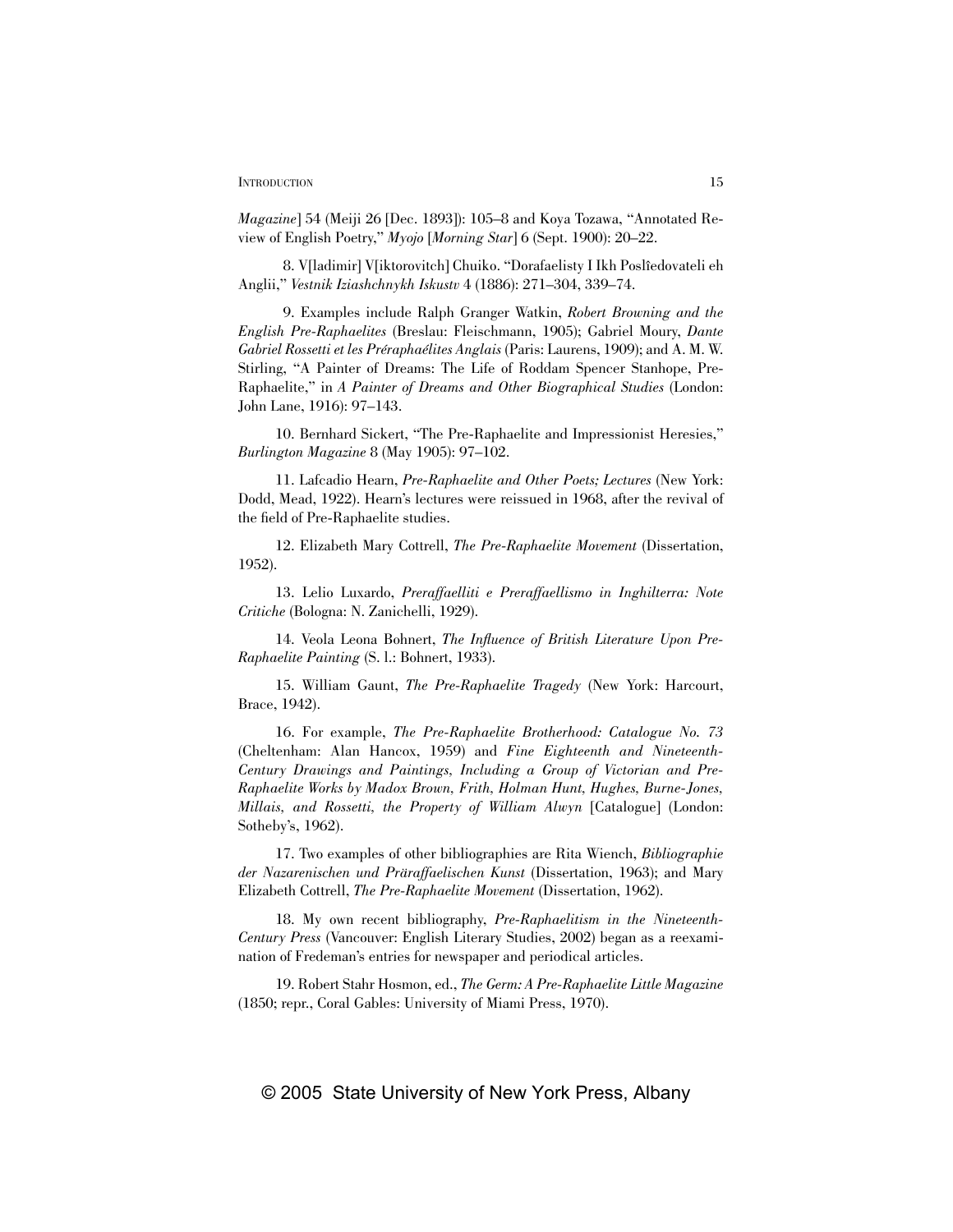20. Such as William Rossetti, *The P. R. B. Journal*, William E. Fredeman, ed. (Oxford: Oxford University Press, 1975); and Francis Hueffer, *The Troubadours* (1878; repr., New York: AMS Press, 1977). The AMS Press is famous for its reprint editions of out-of-print works, and many Pre-Raphaelite texts are well known today only because they came out in reissue through AMS in the 1970s.

21. Of several possible examples, some are Raymond Watkinson, *Pre-Raphaelite Art and Design* (London: Studio Vista, 1970); Timothy Hilton, *The Pre-Raphaelites* (London: Thames and Hudson, 1970); James Sambrook, ed., *Pre-Raphaelitism: A Collection of Critical Essays* (Chicago: University of Chicago Press, 1974); Francis Haskell, *Rediscoveries in Art* (Ithaca, NY: Cornell University Press, 1976); Stanley Weintraub, *Four Rossettis* (New York: Weybright and Talley, 1978). There was even a special issue of the *Burlington Magazine* (February 1973) devoted to the Pre-Raphaelite Brotherhood.

22. For example, Maria Angela Cerdà i Surroca, *Els Pre-Rafaelites a Catalunya: Una Literatura i uns Símbols* (Barcelona: Curial, 1981) and Whitney Robert Mundt, *Pre-Raphaelitism in the Early Poetry of Gerard Manley Hopkins* (Dissertation, 1981).

23. Jan Marsh is almost solely responsible for developments in this area of the field. See, for instance, her *The Pre-Raphaelite Sisterhood* (London: Quartet, 1985); *Pre-Raphaelite Women: Images of Femininity* (New York: Harmony Books, 1988); and *Women Artists and the Pre-Raphaelite Movement* (London: Virago, 1989), co-authored with Pamela Gerrish Nunn.

24. Quentin Bell, *A New and Noble School: The Pre-Raphaelites* (London: Macdonald, 1982), 10.

25. Elizabeth Prettejohn, *The Art of the Pre-Raphaelites* (Princeton, NJ: Princeton University Press, 2000).

26. Susan P. Casteras and Alicia Craig Faxon, eds., *Pre-Raphaelite Art in Its European Context* (Madison, NJ: London: Fairleigh Dickinson University Press; Associated University Press, 1995).

27. Debra N. Mancoff, *John Everett Millais: Beyond the Pre-Raphaelite Brotherhood* (New Haven, CT: Yale University Press, 2001).

28. Tim Barringer, *Reading the Pre-Raphaelites* (New Haven, CT: Yale University Press, 1998).

29. Marcia Pointon, *Pre-Raphaelites Re-Viewed* (Manchester: Manchester University Press, 1990).

30. Ellen Harding, ed., *Re-Framing the Pre-Raphaelites* (Burlington, VT: Ashgate, 1996).